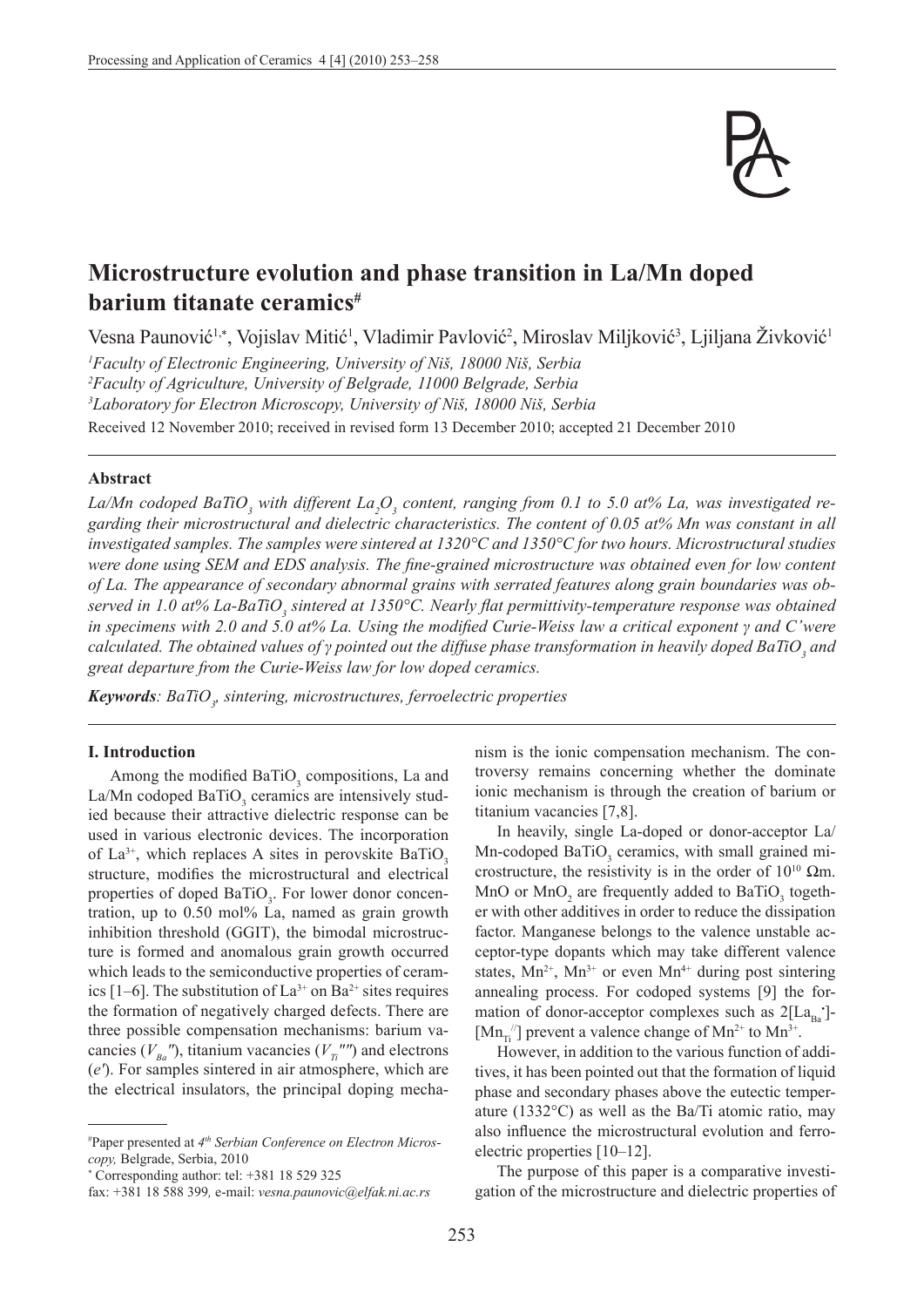

Figure 1. SEM images of La-doped BaTiO<sub>3</sub> sintered at 1320°C: a) 0.1 La-BT and b) 1.0 La-BT

La/Mn doped  $BaTiO<sub>3</sub>$  in function of different amount of dopant concentration and sintering temperature. The modified Curie-Weiss law is used to clarify the influence of dopant on the dielectric properties and phase transformation in BaTiO<sub>3</sub>.

### **II. Experimental**

The samples of  $La/Mn$ -codoped  $BaTiO<sub>3</sub>$  ceramics were prepared by a conventional mixed oxide solid state reaction. Reagent grade  $BaTiO<sub>3</sub>$ , (Ba/  $Ti = 0.996 \pm 0.004$ , Rhone Poulenc, average particle size of 0.10–5  $\mu$ m), La<sub>2</sub>O<sub>3</sub> and MnO<sub>2</sub> (Merck, Darmstadt), were used as starting materials. The content of  $\text{La}_2\text{O}_3$  ranged from 0.10 to 5.0 at% and that of  $\text{MnO}_2$ was kept constant at 0.05 at%. The specimens are denoted such as 0.10 La-BT for specimen with 0.10 at% La and  $0.05$  at% Mn. The starting powders were homogenized in ethanol medium with alumina balls for 24 h. After drying for several hours, the powders were pressed at 120 MPa into disks of 10 mm in diameter and 2 mm of thickness. The samples were sintered at

1320°C and 1350°C for two hours with heating rate of 300°C/h in air atmosphere. The bulk density was measured by Archimedes method. The microstructures of the sintered or chemically etched samples were observed by scanning electron microscope JEOL-JSM 5300 equipped with EDS (QX 2000S) system. Prior to electrical measurements silver paste was applied on flat surfaces of specimens. Capacitance was measured using HP 4276 LCZ meter and the variation of dielectric constant with temperature was measured in a temperature interval from 20 to 200°C.

## **III. Results and discussion**

#### *3.1 Microstructure characteristics*

Densities of the La-doped samples varied from 70 to 80 % of theoretical density of BaTiO<sub>3</sub> (TD<sub>Ba-</sub>  $_{\text{TiO3}}$  = 6.02 g/cm<sup>3</sup>), being lower for higher dopant additive for both sintering temperatures. The homogeneous and completely fine-grained microstructure with grain size ranged from 1.0−3.0 µm, without any indication of abnormal grains, is the main characteristics of low-



**Figure 2. SEM images of specimens sintered at 1350°C: a) 0.1 La-BT and b) 1.0 La-BT**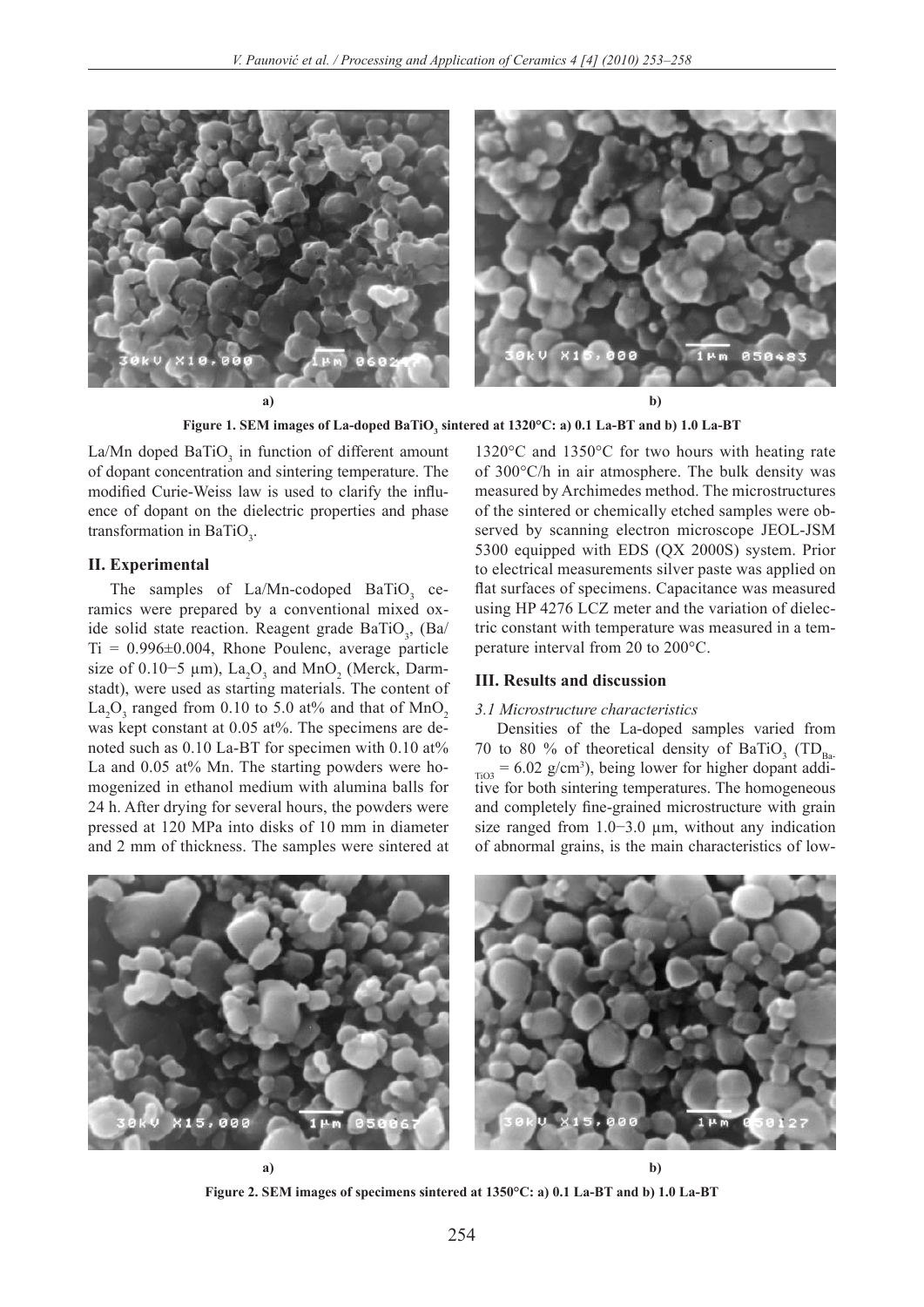

**Figure 3. SEM images of specimens sintered at 1350°C taken from the same specimen: a) fine grained matrix and b) secondary grain growth in fine grained matrix**

er doped La-BaTiO<sub>3</sub>, sintered at 1320 $^{\circ}$ C (Fig. 1). The similar microstructure with grain size around  $3.0 \mu m$  is observed in 0.1 and 0.5 at% La-BaTiO<sub>3</sub> specimens sintered at 1350°C (Fig. 2). With the increase of dopant amount the increase of porosity is evident.

However, the microstructure in highly doped La-BaTiO<sub>3</sub> samples sintered at 1350°C was quite different from that observed in lower doped samples. In 1.0 at% La-BT samples sintered at 1350°C, at temperature which is above eutectic point, apart from the fine grained matrix (Fig. 3a), some local area with long elongated grains and secondary abnormal grains with serrated boundaries (Fig. 3b) and domain structure were observed (Fig. 4).

Regarding the domain structure, two types of domain structures can be seen, i.e. the directional long domains that pass through the entire grain with 90° domain boundaries (Fig. 4a) and randomly oriented domains within some individual abnormal grains (Fig. 4b). According to the qualitative EDS analysis the difference in microstructural features is due mainly to the inhomogeneous distribution of  $La_2O_3$ . EDS spectra taken from different area in the same sample indicated that the La-rich regions are associated with small grained microstructure (Fig. 5a), whereas EDS spectra free of La-content, corresponded to the abnormal grains with domain structure (Fig. 5b). The XRD pattern (Fig. 6) shows a crystalline phase which is consistent with a perovskite-type structure. There is no evidence of any secondary phases. At 1350°C a liquid phase sintering, with inhomogeneous distributed liquid phase, contributes to the secondary abnormal grain growth. The poor additive dispersion also contributes to the non uniformity of domain alignment. The similar microstructures with secondary abnormal grains and domain structure were also found in samples doped with 2.0 or 5.0 at% La. The role of  $\text{La}_2\text{O}_3$  as grain growth inhibitor prevails in heavily doped samples.



**Figure 4. SEM images of domain structure in 1.0La-BT sintered at 1350°C: a) serrated grain boundaries, b) randomly oriented domains**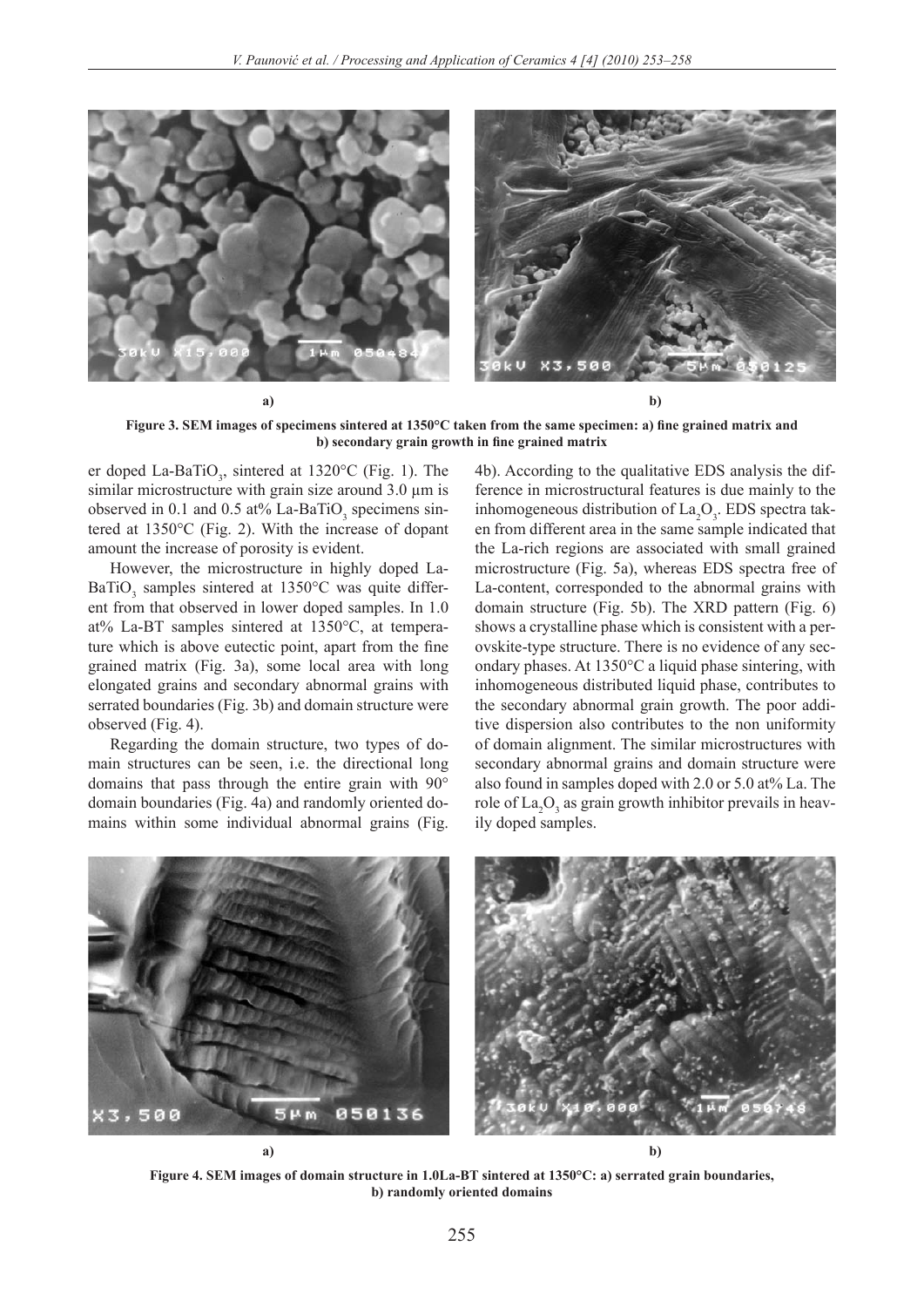

Figure 5. EDS spectra of 1.0 at% La-BaTiO<sub>3</sub> sintered at 1350°C: a) local area reach in La associated with fine grained matrix **and b) grains with domain structure free of La**

#### *3.2 Dielectric characteristics*

Regarding the electrical resistivity, all samples sintered at 1320°C and 1350°C, are electrical insulators with a resistivity  $\rho > 10^8$  Ωm at room temperature. It is believed that ionic compensation mechanism is exclusively involved and due to immobility of cation vacancies at room temperature the doped samples remain insulating. Also, in small grained microstructure, the thickness of grain boundary insulating layer becomes comparable to the size of grains and therefore the resistivity is very high [2,4]. In addition, the effective carrier density is reduced owing to the presence of Mn-acceptor.

The effects of additives on the dielectric behaviour of modified BaTiO<sub>2</sub> can be analyzed through permittivity-temperature dependence given in Fig. 7. The variation in dielectric permittivity behaviour hardly can be related only to the differences in microstructure, since the grain sizes are similar in most of the specimens. The observed variation in permittivity could be associated with the La accumulation at grain boundaries that causes a high resistivity of samples too. The dielectric constant for all investigated samples decrease with increase of La content and increase with increase of sin-



**Figure 6. X-ray diffraction pattern for 1.0 at% La-BT shows a perovskite-type structure, there is no evidence of any secondary phase**

tering temperature. Among the investigated La-doped samples, the highest value of dielectric permittivity of  $\varepsilon$ <sup>*r*</sup> = 3300 at room temperature and  $\varepsilon$ <sup>*r*</sup> = 5000 at Curie temperature and the greatest change with temperature were measured in 0.1La-BT sintered also at 1350°C.

The results in Fig. 7 show a small variation in dielectric permittivity at room and Curie temperature and nearly flat and stable permittivity response of dielectric constant for samples with higher lanthanum amount. The decrease in dielectric constant in La-doped samples with the increase of dopant concentration, are due firstly, to the decrease in density and secondly, to the nonhomogeneous distribution of additive throughout the specimens.

The shapes of the curves, presenting the decrease of dielectric constant with the increase of dopant concentration, (Fig. 8a and 8b) are similar to that ones presenting the theoretical density dependence of La-content (Fig. 8c).

From the permittivity-temperature measurements Curie temperature was in the range of 126–129°C being lower for lower doped  $La-BaTiO_3$ . The Curie-Weiss law was used to calculate the dielectric parameters such as Curie constant  $(C)$  and Curie-Weiss temperature  $(T_0)$ . The Curie constant (*C*) decreases slightly with the increase of additive amount and have an extrapolated Curie-Weiss temperature  $(T_0)$  down to very low temperature [13]. In low doped samples, that exhibit a small grained microstructure and high density, the Curie constant is higher compared to the high doped samples.

In order to investigate the Curie Weiss behaviour the modified Curie-Weiss law is used [14 ]:

$$
\frac{1}{\varepsilon_r} = \frac{1}{\varepsilon_m} + \frac{(T - T_m)^{\gamma}}{C'} \tag{1}
$$

where  $\varepsilon_r$  is dielectric constant,  $\varepsilon_m$  maximum value of dielectric constant,  $T<sub>m</sub>$  temperature where the dielectric value has its maximum, *γ* critical exponent for diffuse phase transformation (DPT) and *C'* the Curie-Weisslike constant. The parameters calculated according to the Curie-Weiss and modified Curie-Weiss law are given in Table 1.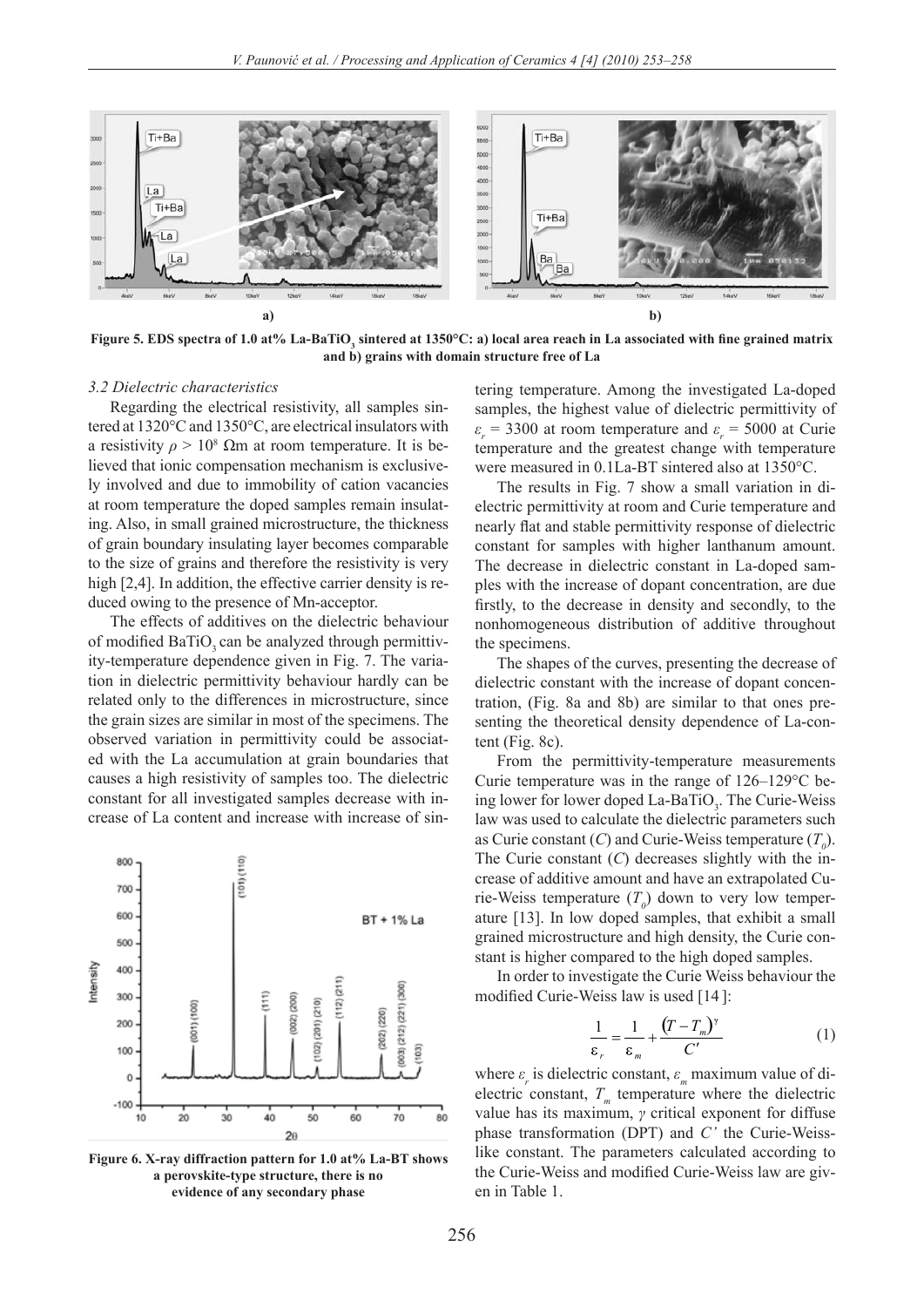

**Figure 7. Dielectric constant of La-doped BaTiO<sub>3</sub> in function of temperature: a) samples sintered at 1320°C and b) samples sintered at 1350°C sintered at 1350°C**

The critical exponent  $\gamma$  is calculated from the best fit of the curves  $ln(1/\varepsilon_r - 1/\varepsilon_m)$  *vs.*  $ln(T - T_m)$  where  $\gamma$  represent the slope of the curve. According to [14 ] the critical exponent  $\gamma$  for BaTiO<sub>3</sub> single crystal is 1.08 and gradually increases up to 2 for diffuse phase transfor-

mation in modified BaTiO<sub>3</sub>. For low concentration of be-<br>dopant the critical exponent  $\gamma$  is in the range from 1.0 to 1.19. The low values of  $\gamma$  ( $\gamma \approx 1$ ) could be predicted from the shape of  $\varepsilon_r$  vs. *T* plots which showed the sharp release transition from formal other to normal other phase. phase transition from ferroelectric to paraelectric phase



**c**) relative density in function of La-content